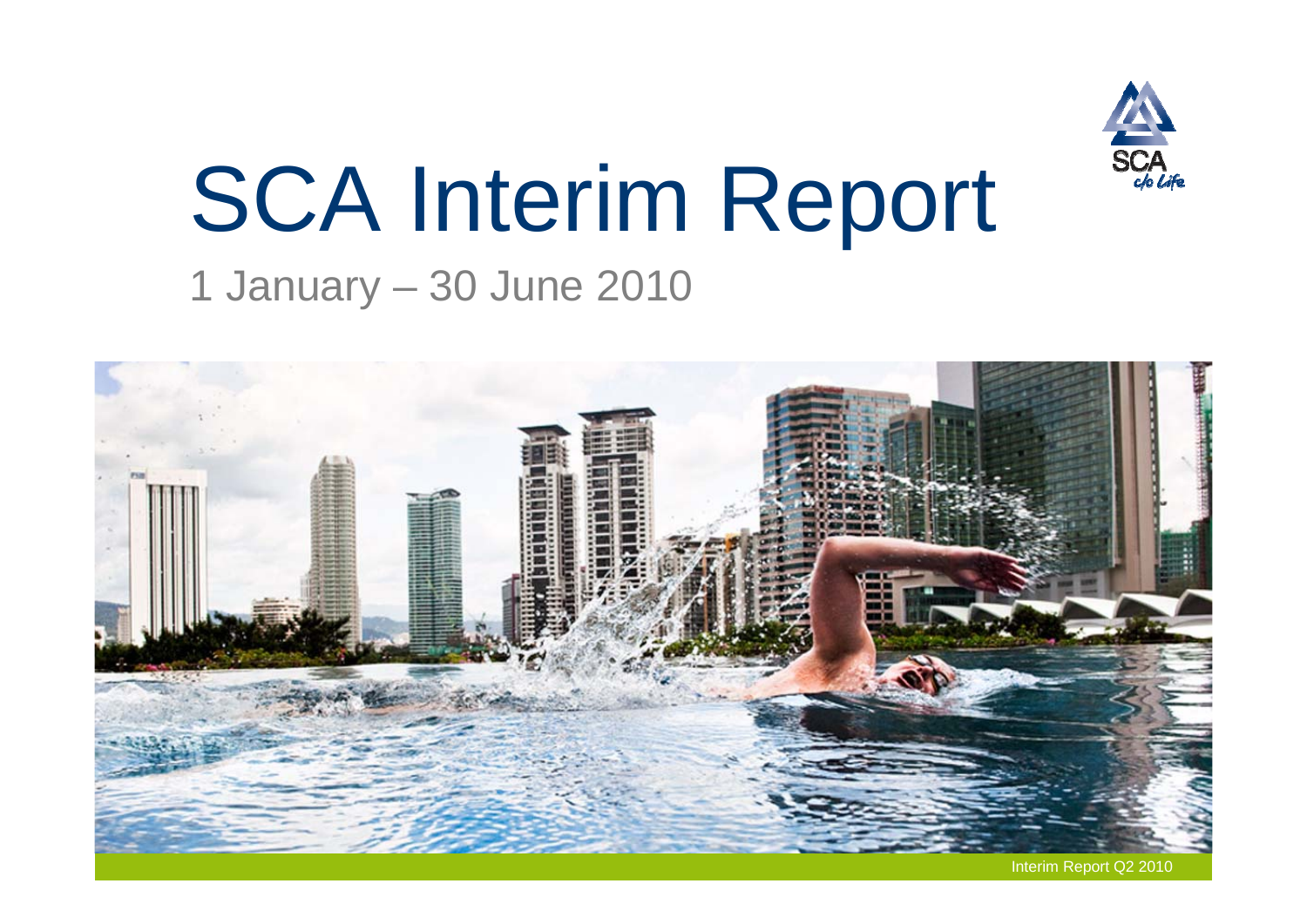# Q2 2010 vs Q2 2009

SCA market update



#### **Significantly increased raw material prices**

- $\blacklozenge$ OCC +330%
- ٠ Recovered paper US +70%
- ٠ Recovered paper Europe +120%
- ٠ Pulp +60%

#### **Hygiene business**

- ٠ Good growth for Incontinence care, AFH tissue and Feminine care
- ٠ Continued good growth in emerging markets

#### **Packaging and Forest Products**

- $\blacklozenge$  Increased demand for Packaging
	- Corrugated volumes increased 9%
- ٠ Increased demand for Publication papers
	- Publication paper volumes increased 2%

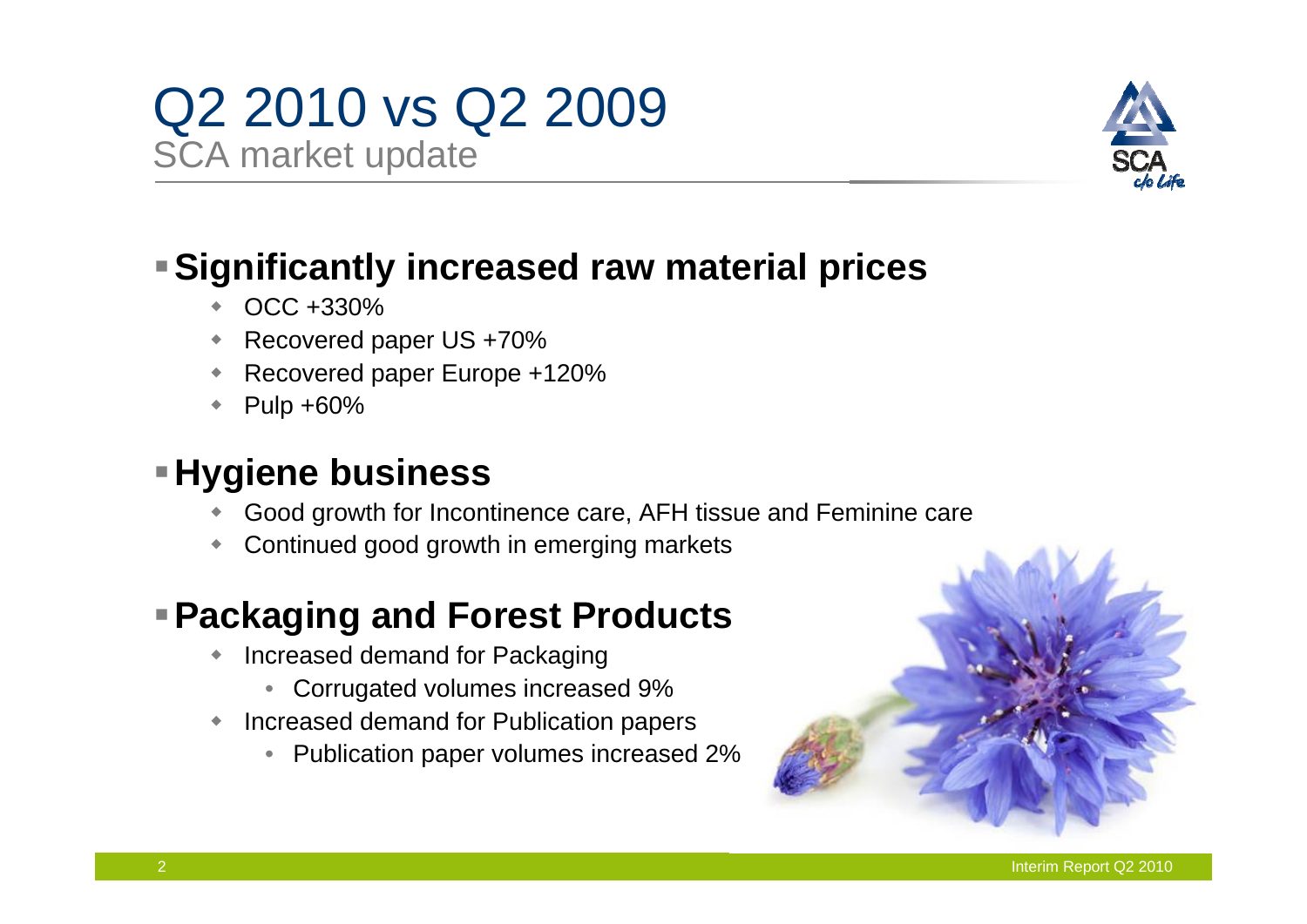# Q<sub>2</sub> 2010 results



| <b>SEK millions</b>               | Q2     | Q <sub>2</sub> | Change,    | Change,        | Q <sub>1</sub> |
|-----------------------------------|--------|----------------|------------|----------------|----------------|
| unless otherwise stated           | 2010   | 2009           | $Q2/Q2,\%$ | $Q2/Q2, \%$ ** | 2010           |
| Net sales                         | 27,652 | 27,915         | $-1$       | 6              | 26,722         |
| EBIT*                             | 2,440  | 2,368          | 3          | 6              | 2,027          |
| EBIT margin* (%)                  | 8.8    | 8.5            |            |                | 7.6            |
| Profit before tax*                | 2,196  | 2,014          | 9          | 12             | 1,748          |
| Earnings per share (SEK)          | 2.04   | 1.66           | 23         |                | 1.53           |
| Cash flow from current operations | 1,668  | 3,047          |            |                | 1,148          |
| Debt/Equity ratio                 | 0.62   | 0.71           |            |                | 0.57           |



- *\* Excluding restructuring costs*
- *\*\* Adjusted for exchange rate movements*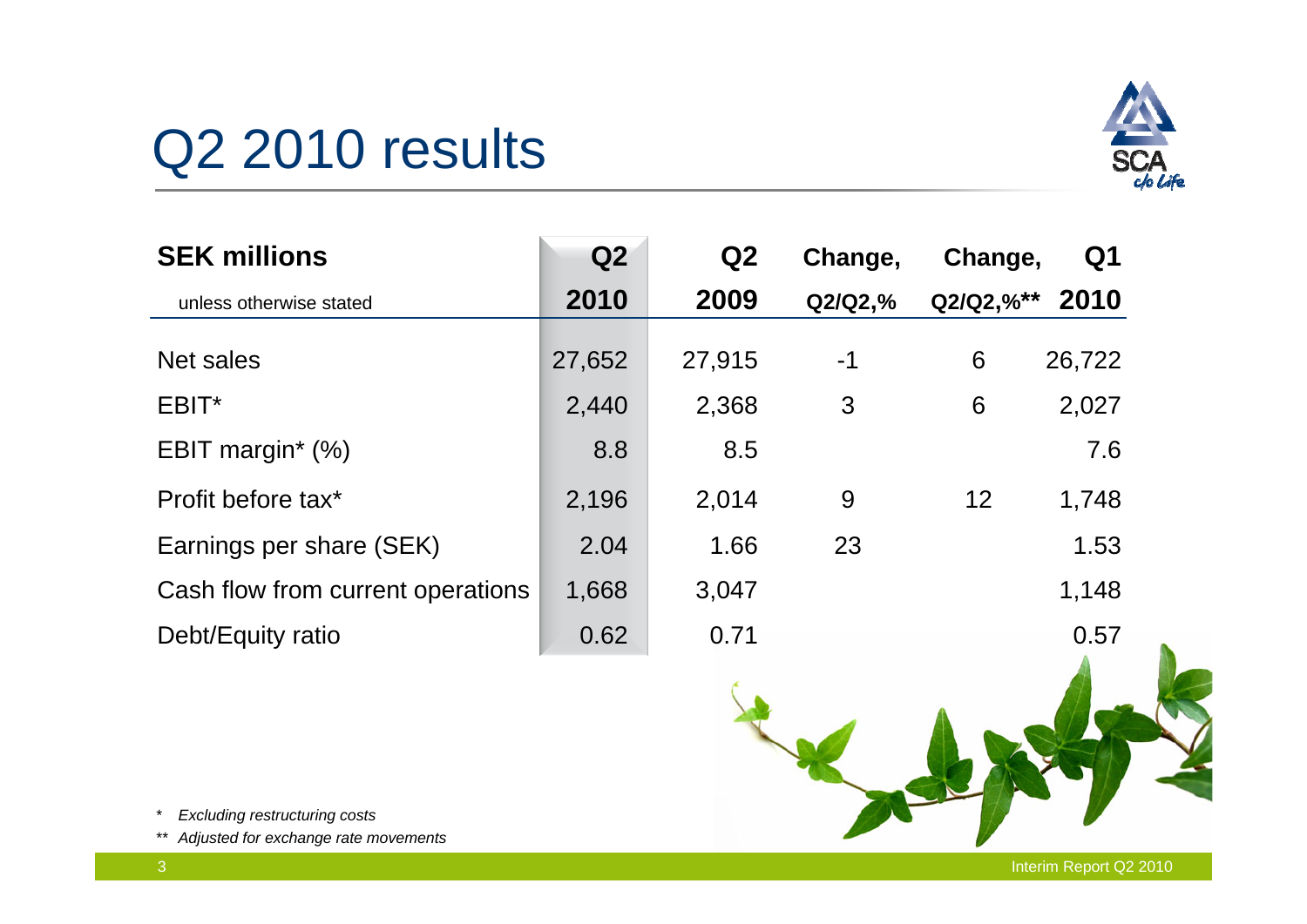# H1 2010 results



| <b>SEK millions</b>               | H1     | H1     | Change,       | Change,          |  |
|-----------------------------------|--------|--------|---------------|------------------|--|
| unless otherwise stated           | 2010   | 2009   | $\frac{0}{0}$ | $\frac{9}{6}$ ** |  |
| Net sales                         | 54,374 | 56,242 | -3            | 4                |  |
| EBIT*                             | 4,467  | 4,504  | $-1$          | 3                |  |
| EBIT margin* (%)                  | 8.2    | 8.0    |               |                  |  |
| Profit before tax*                | 3,944  | 3,525  | 12            | 16               |  |
| Earnings per share (SEK)          | 3.57   | 3.24   | 10            |                  |  |
| Cash flow from current operations | 2,816  | 4,687  |               |                  |  |
| Debt/Equity ratio                 | 0.62   | 0.71   |               |                  |  |

*\* Excluding restructuring costs*

*\*\* Adjusted for exchange rate movements*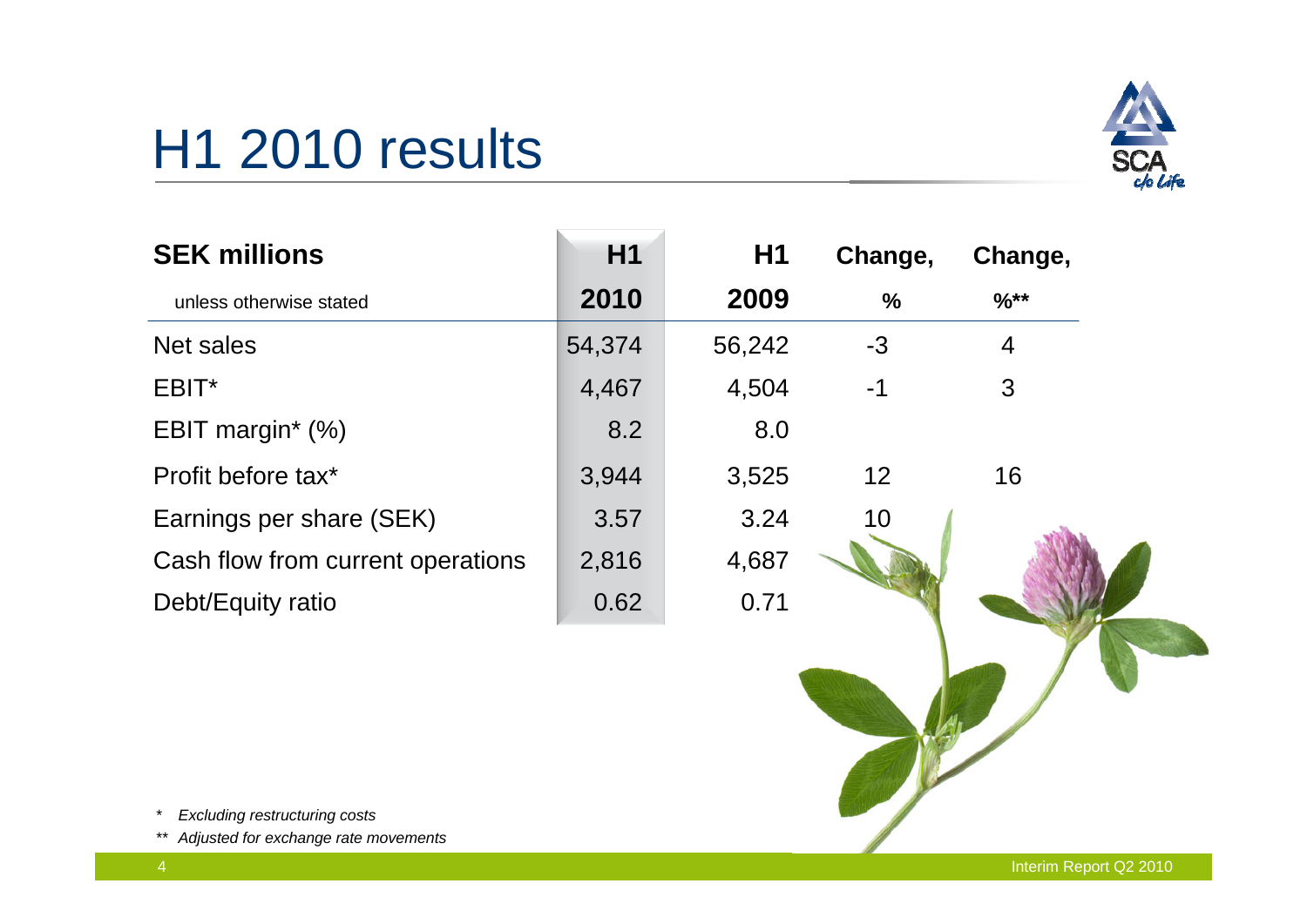# Q2 2010 vs. Q1 2010

**Summary** 

#### ■ Group

- ◆ Sales increased 3%
- EBIT increased 20%
- ◆ Profit before tax increased 26%

#### Business areas

- $\bullet$  Higher EBIT in all business areas despite higher raw material costs
- Personal Care, EBIT increased 2%
	- Higher volumes
- $\blacklozenge$  Tissue, EBIT increased 11%
	- Higher volumes and lower distribution costs
- ◆ Packaging, EBIT increased 59%
	- Higher prices and volumes
- Forest Products, EBIT increased 42%
	- Higher prices and lower energy costs

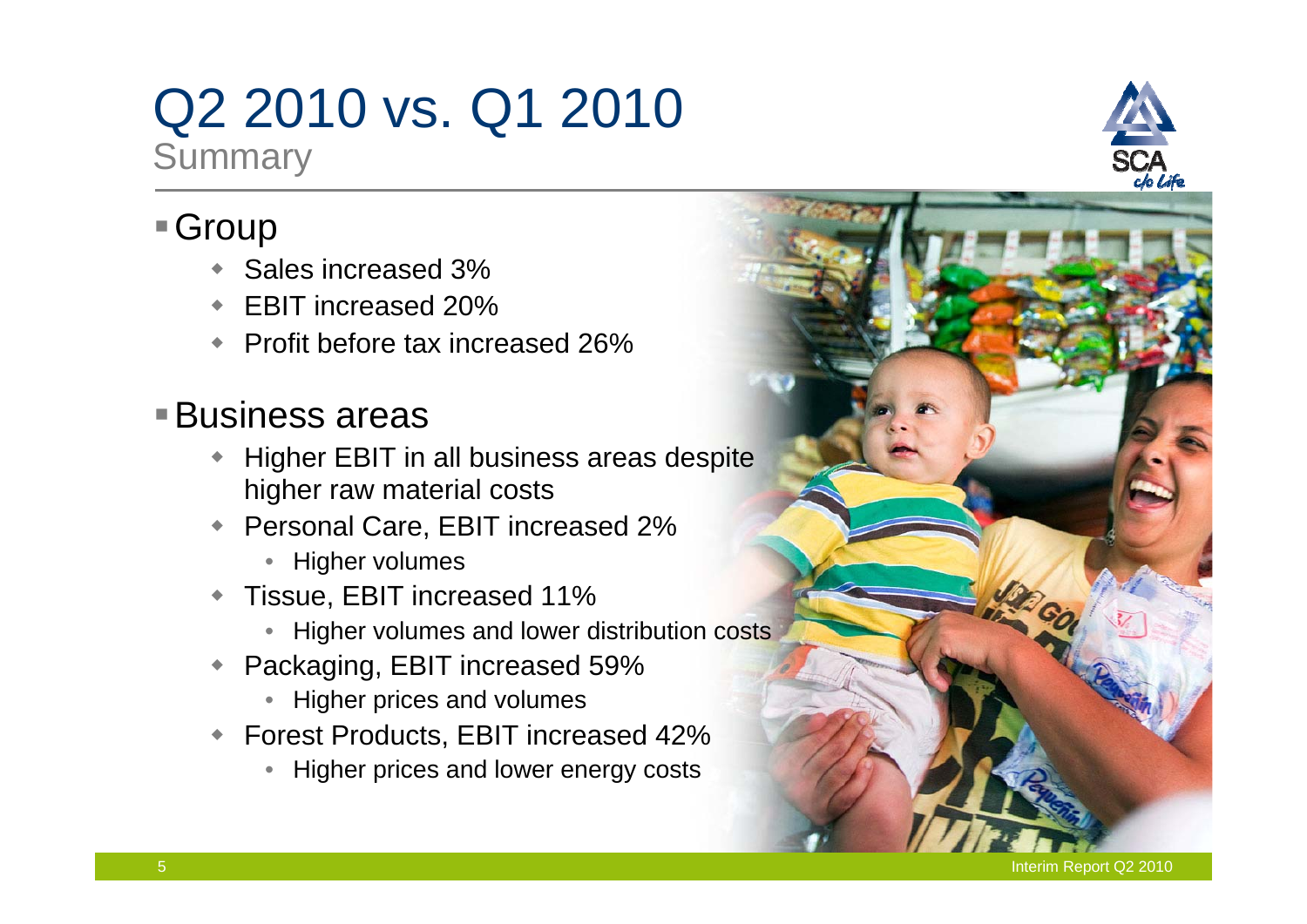### Net debt And debt payment capacity



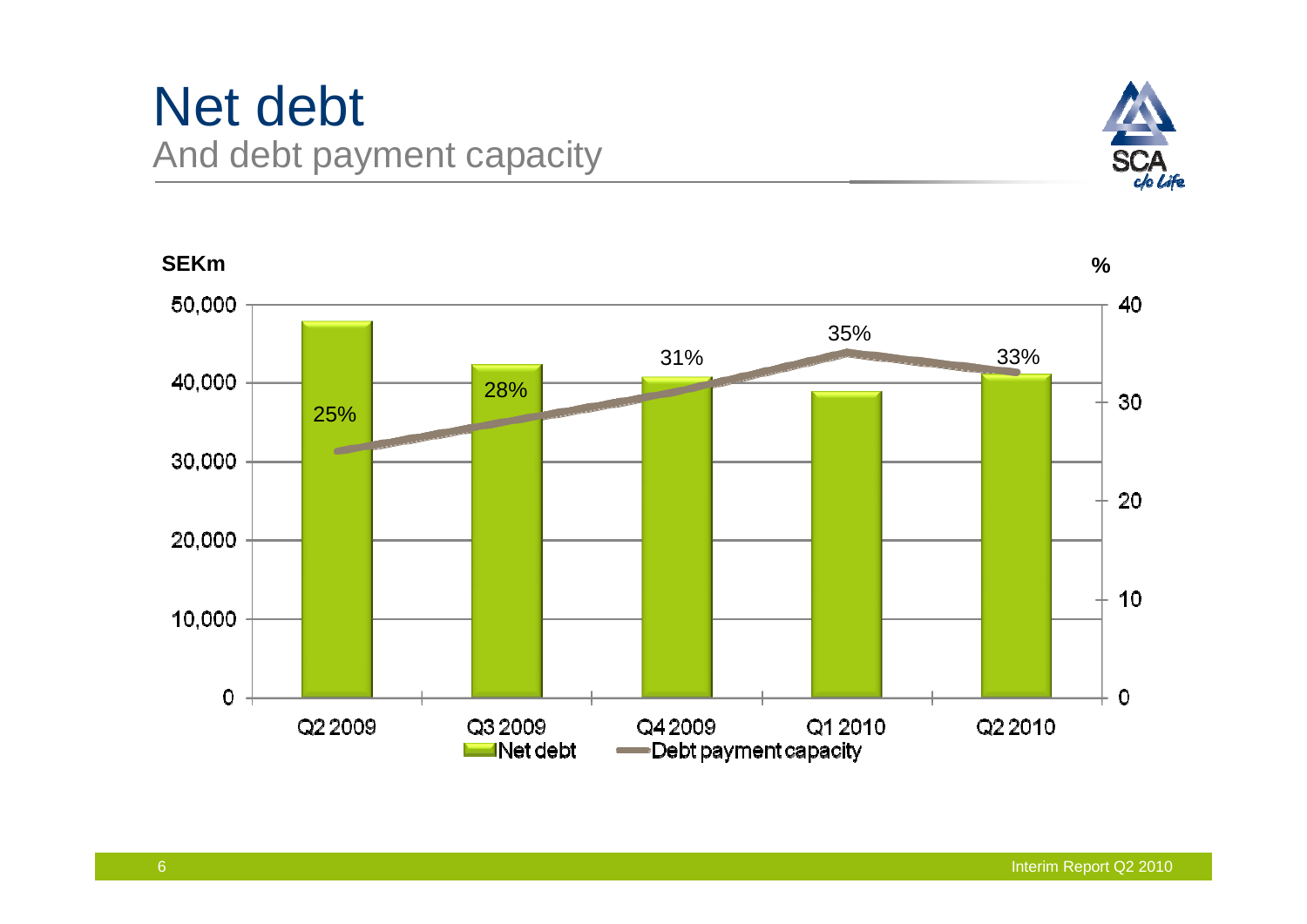# Debt maturity profile





Interim Report Q2 2010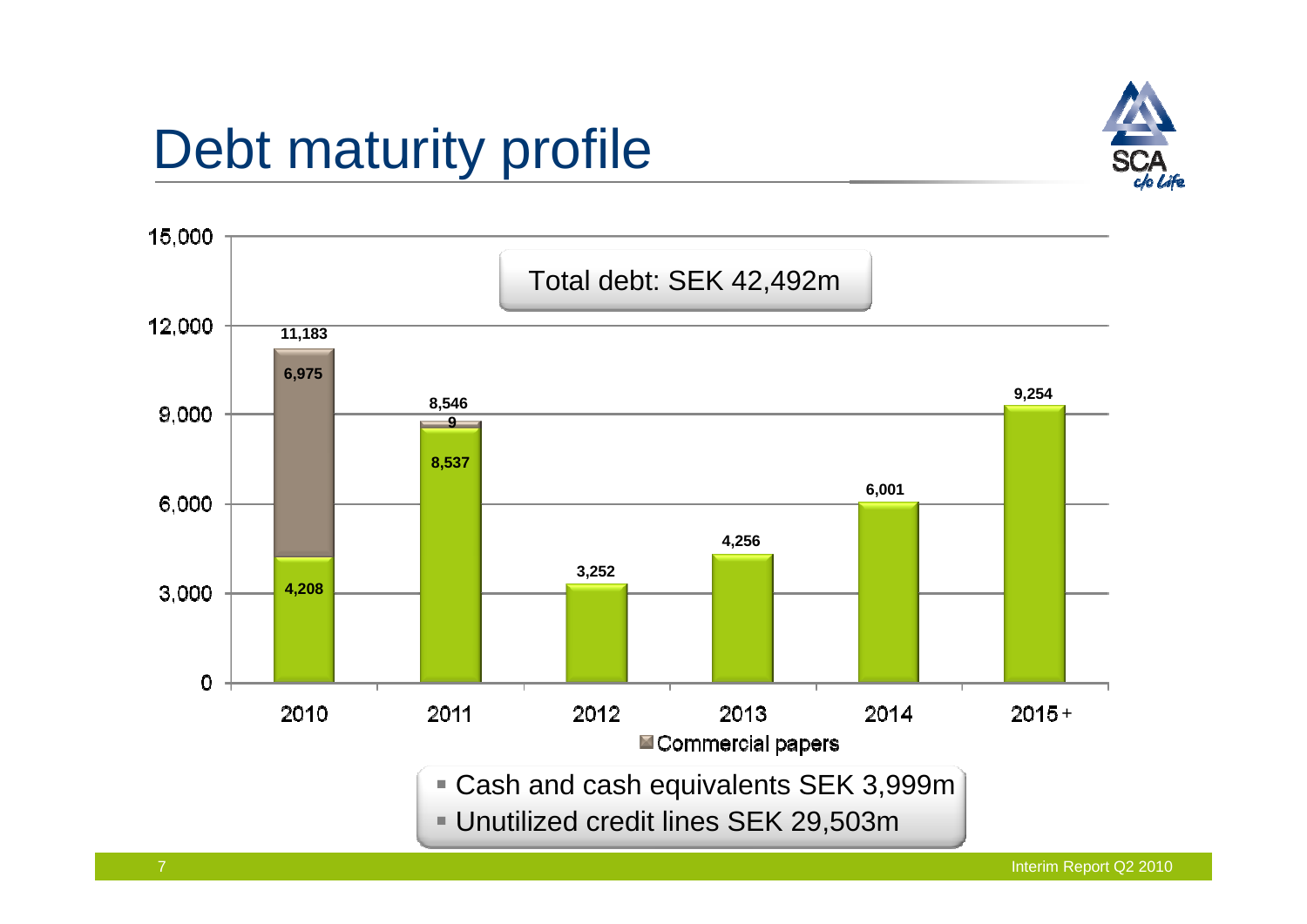### Personal Care Q2 2010 vs Q2 2009





#### **Sales decreased 3% (+2%\*)**

- $\blacklozenge$ Incontinence care increased 5%\*
- Feminine care increased 7%\*
- $\blacklozenge$ Baby diapers decreased 8%\*



- $\begin{array}{c} \bullet \\ \bullet \end{array}$ Higher volumes
- **Higher raw material cost**
- ٠ Increased market activities



EBIT SEKm

EBIT margin 11.7%\*\* 12.3%

**Q2 2010 Q2 2009**

- *\* Excluding exchange rate effects*
- *\*\* Excluding restructuring costs*
- *\*\*\* Excluding restructuring costs and exchange rate effects*

Interim Report Q2 2010

8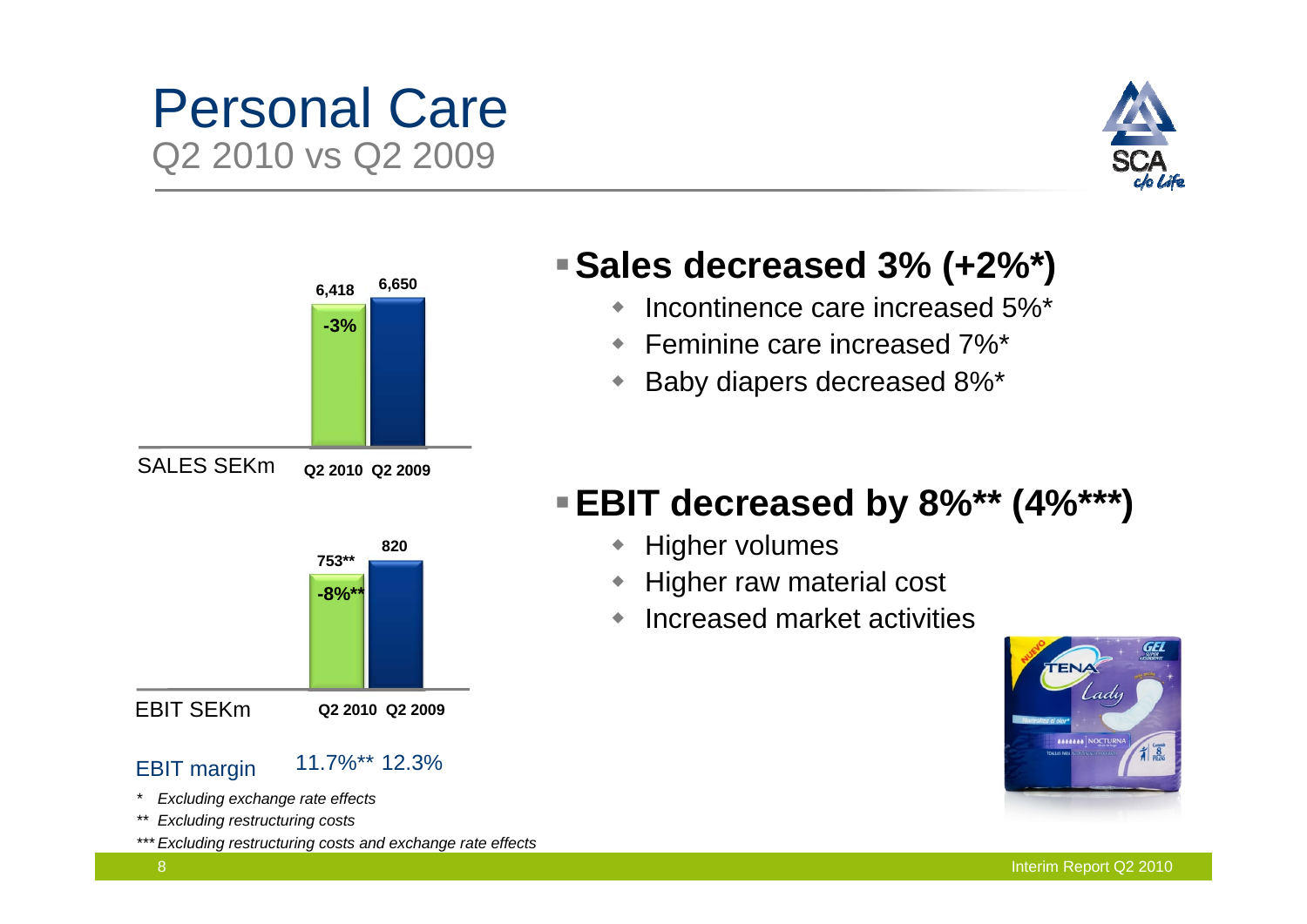#### Tissue Q2 2010 vs Q2 2009





**Sales decreased 4% (+2%\*)**

- $\blacklozenge$ Consumer tissue decreased 1%\*
- AFH tissue increased 8%\*

#### **EBIT decreased by 22% (19%\*)**

- $\blacklozenge$ Higher raw material costs
- $\blacklozenge$ Slightly lower prices
- Lower distribution costs
- $\begin{array}{c} \bullet \\ \bullet \end{array}$ Synergies from acquisition



*\* Excluding exchange rate effects*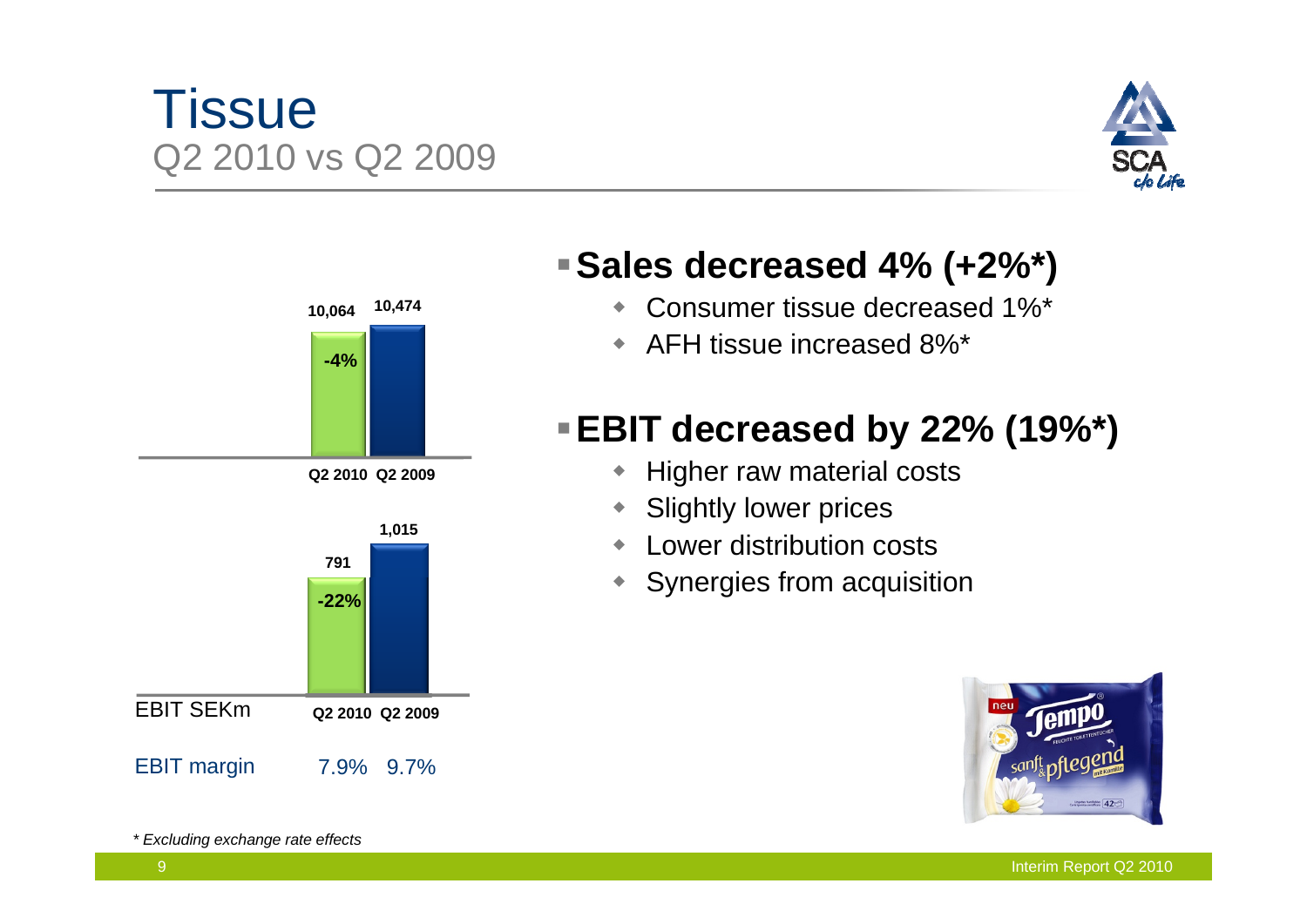#### **6,958 7,583 Sales increased by 9% (24%\*)**  • Higher prices and volumes

### **EBIT increased to SEK 306m (11\*\*)**

- $\blacklozenge$ Higher prices and volumes
- $\blacklozenge$ Savings from restructuring program
- $\begin{array}{c} \bullet \\ \bullet \end{array}$ Increased raw material costs
- ۰ Negative currency impact

EBIT SEKm

SALES SEKm

10

*\* Adjusted for the divestment of the Asian packaging business and excluding exchange rate effects*

*\*\* Excluding restructuring costs*



**11\*\***







**9%**

**306**

**Q2 2010 Q2 2009**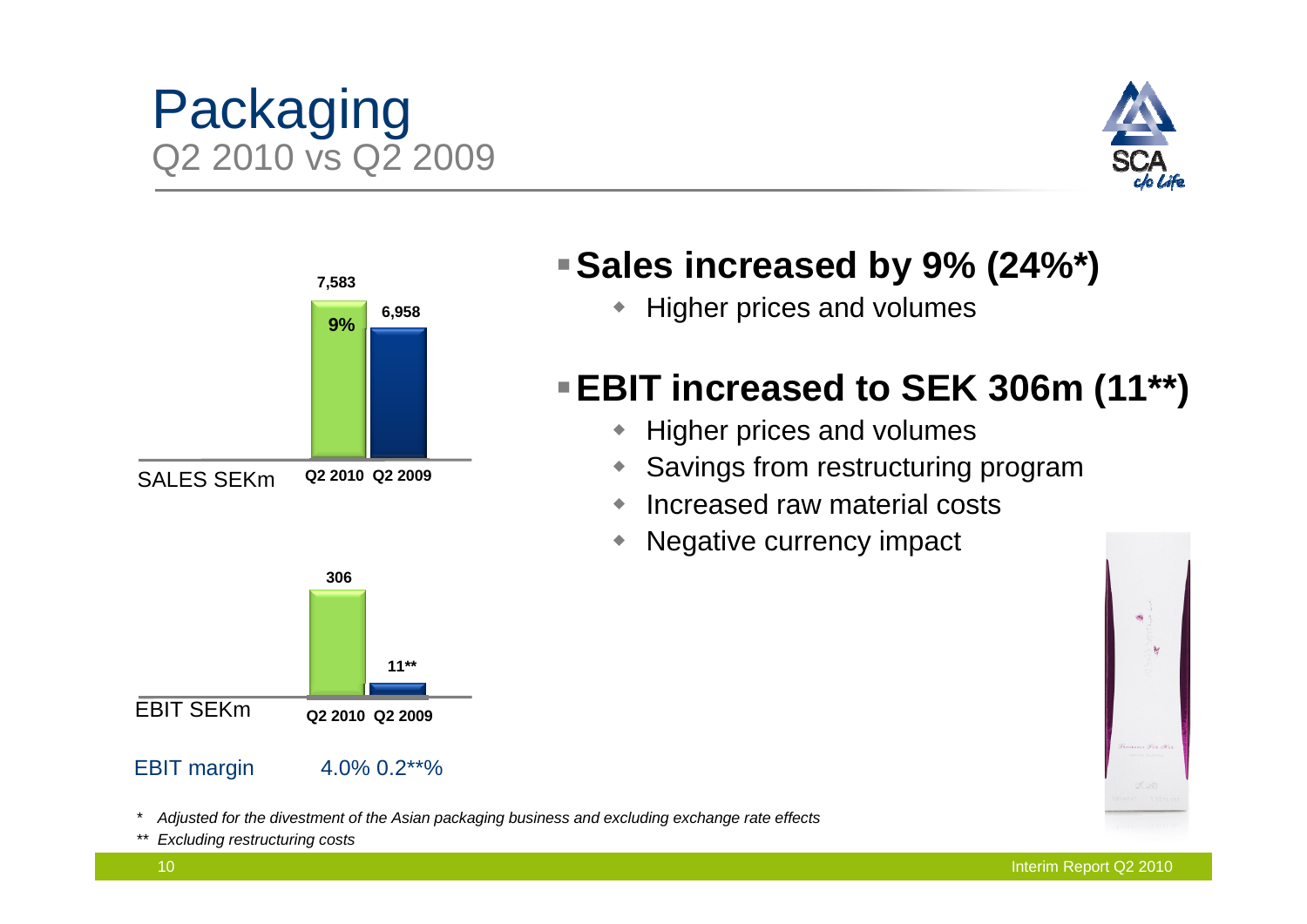#### Forest Products Q2 2010 vs Q2 2009





#### **Sales flat (+2%\*)**

- $\blacklozenge$  Publication papers
	- $\bullet$ Higher volumes
	- $\bullet$ Lower prices
- Pulp and Solid-wood products
	- $\bullet$ Higher prices

#### **EBIT increased by 8% (8%\*)**

- $\begin{array}{c} \bullet \\ \bullet \end{array}$  Publication papers, decreased EBIT
	- Lower prices
	- •Increased raw material costs
- $\blacklozenge$  Pulp and Solid-wood products, increased EBIT
	- $\bullet$ Higher prices



EBIT SEKm

*\* Excluding exchange rate effects* 

EBIT margin 16.0% 14.9%

**8%**

**642 <sup>691</sup>**

**Q2 2010 Q2 2009**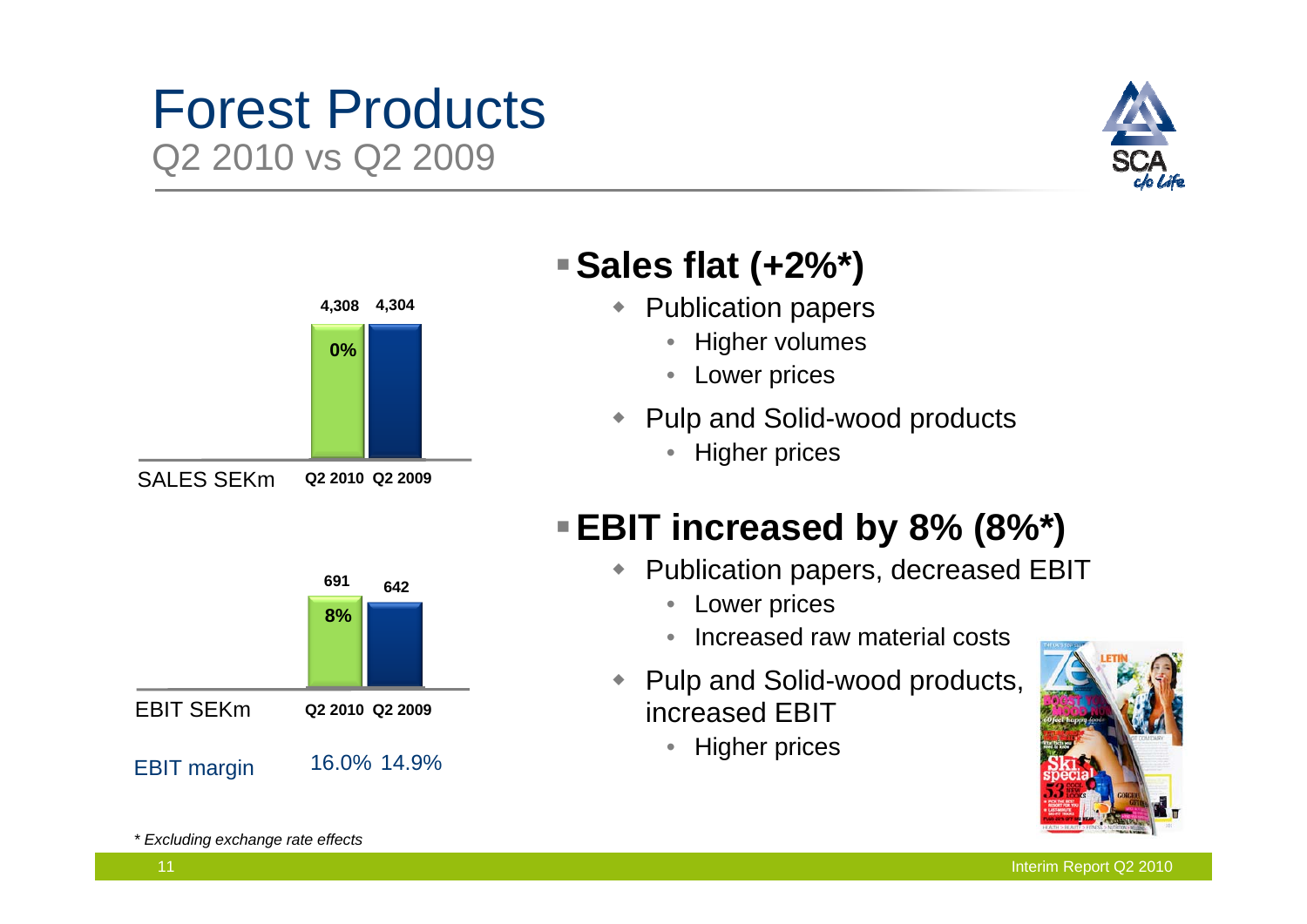## Outlook 2010

#### **Group**

- $\blacklozenge$ Improved general market conditions
- $\blacklozenge$  Effects from price increases gradually during the second half 2010

#### **Hygiene businesses**

- $\blacklozenge$ Good demand
- $\blacklozenge$ Increasing prices for Tissue

#### **Packaging**

- $\blacklozenge$ Demand improvement
- $\ddot{\bullet}$ Increasing prices

#### П **Forest Products**

- $\bullet$ Recovery from low level for publication papers
- $\bullet$ Price increases on magazine paper















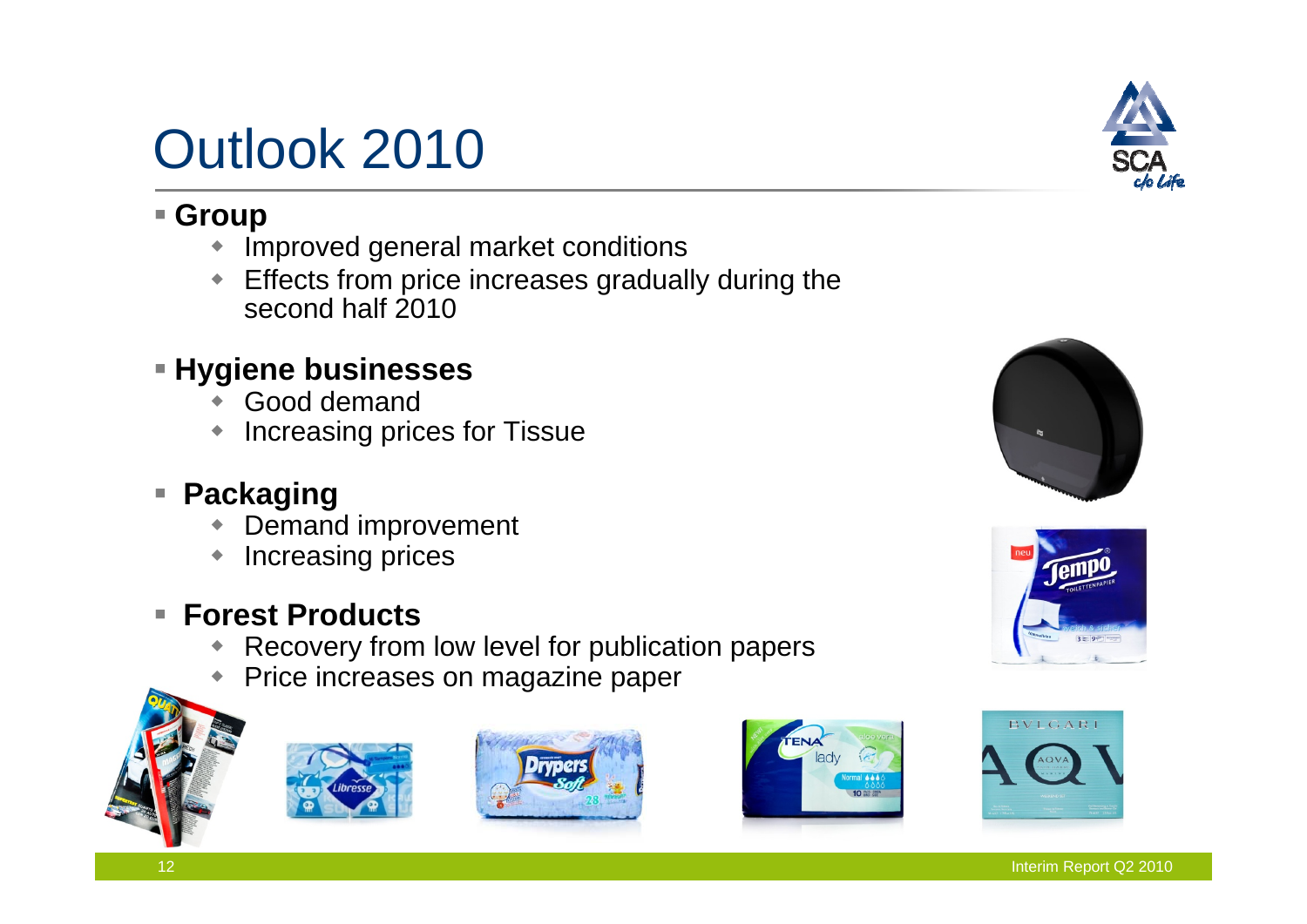

# Q & A